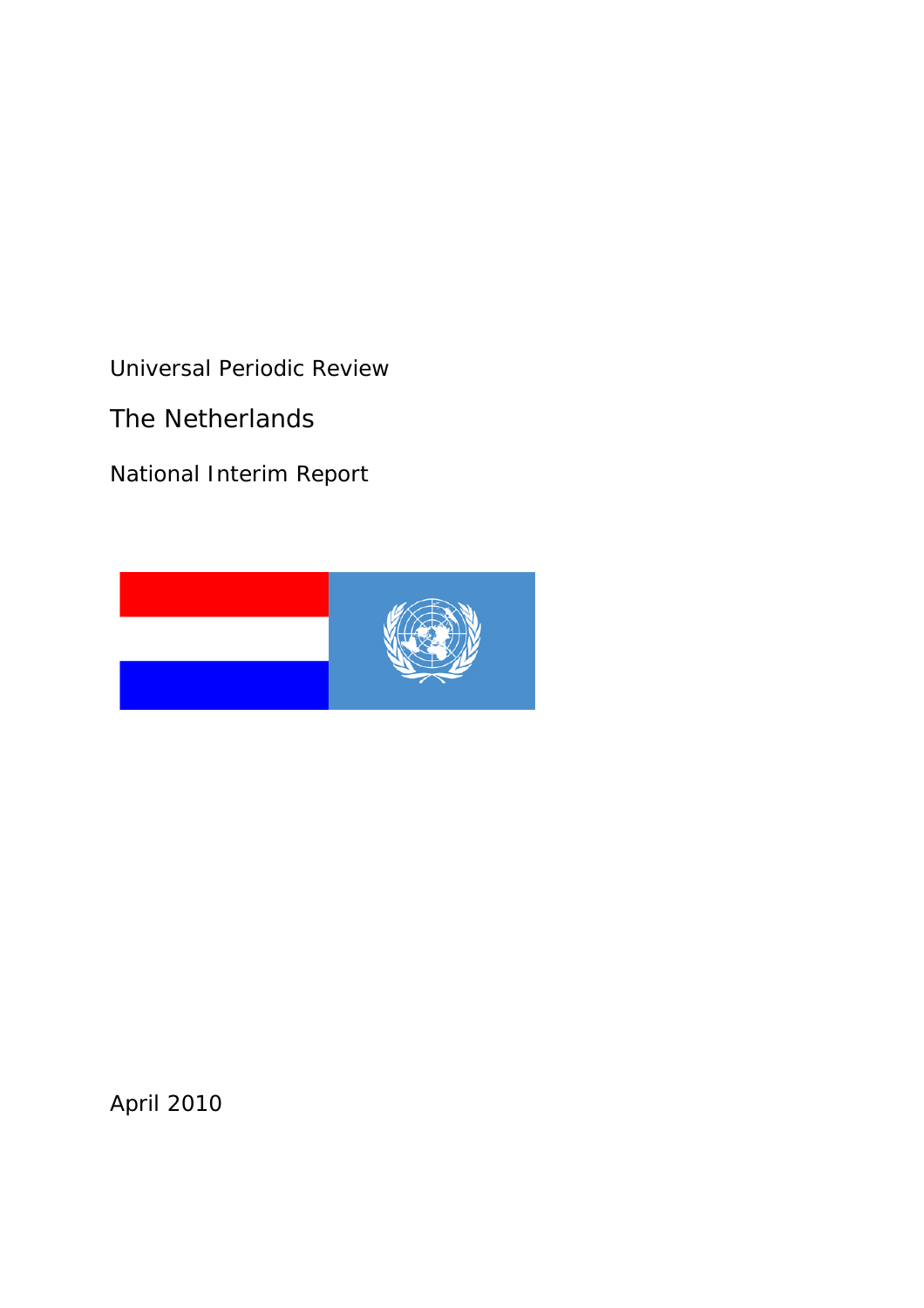# **Introduction**

The Netherlands took part in the very first session of the Universal Periodic Review and was itself reviewed on 15 April 2008. During the review the Netherlands announced that in two years' time it would submit an interim report on the implementation of the recommendations.

The Netherlands considers the UPR to be an important mechanism and an ongoing process, complementary to the work of treaty bodies and special procedures. The UPR process contributes to a permanent focus on promoting and protecting human rights at the national level. We have therefore drafted the current interim report, like the first report, after consultations with civil society.

Recommendations UPR April 2008:

**1. Ratify as soon as possible the International Convention on the Protection of All Persons from Enforced Disappearance | France**

 The Convention was discussed by the Council of Ministers of the Kingdom on 3 July 2009, and sent to the Dutch House of Representatives on 3 December 2009.

# **Ratify the Optional Protocol to the Convention against Torture and Other Cruel, Inhuman or Degrading Treatment or Punishment | Brazil**

Documents concerning the approval of the Optional Protocol to the CAT were presented to the parliaments of the three countries of the Kingdom on 23 February 2009. After the Dutch House of Representatives approved the protocol, it was sent to the Senate this month.

# **Ratify the Optional Protocol to the Convention on the Rights of the Child on the involvement of children in armed conflict | Brazil**

The act of approval of the Optional Protocol to the CRC on the involvement of children in armed conflict came into force on 1 May 2009.

# **Set clear time frames in this regard, and that the Human Rights Council be informed accordingly | Russian Federation**

See the answers above.

**2. Initiate a debate on the death penalty, with a view to reaching responsive conclusions consistent with international human rights law | Egypt** 

The Kingdom of the Netherlands could not support this recommendation for reasons stated in the initial response to this recommendation.

**3. Reconsider the legality of prostitution given its impact on the realization of a whole range of rights | Egypt** 

The Kingdom of the Netherlands could not support this recommendation for reasons stated in the initial response to this recommendation.

**4. That a mechanism be established with a view to verifying that political parties and social institutions do not adopt racist or xenophobic programmes | Egypt** 

The term 'racist and xenophobic' with regard to written or verbal expression, qualifies acts that are offences under criminal law. Establishing whether a political party has committed such an offence is the province of the courts. Until a court has judged an expression to be 'racist' or 'xenophobic', it cannot be described as such. In a democracy freedom of speech is a fundamental right, which does not allow for prior restraint.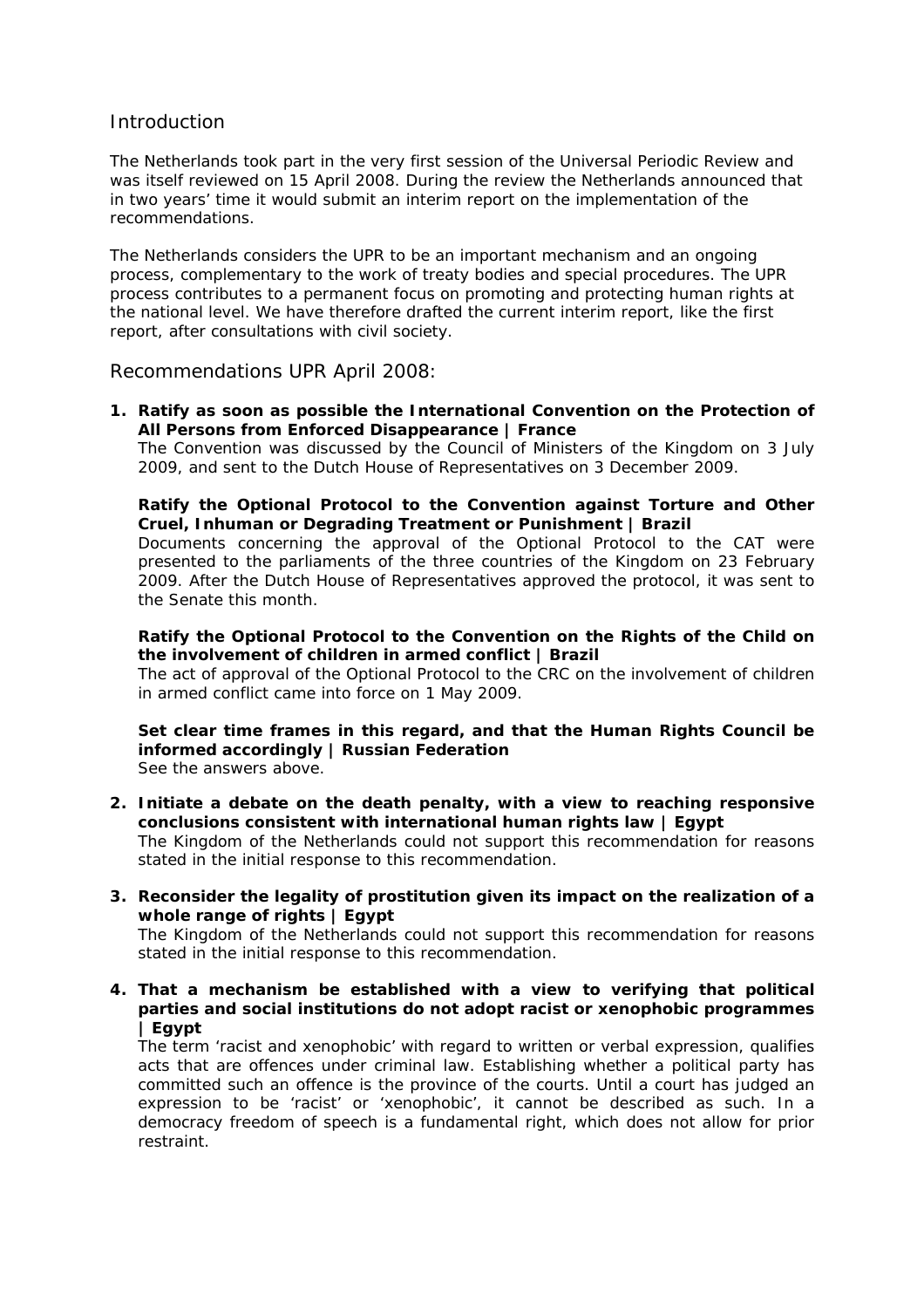**5. Lawmakers discharge their responsibility under the International Covenant on Civil and Political Rights, in particular with regard to the prohibition of incitement to hatred by law, and enacting the necessary restrictions to protect the rights of others | Egypt** 

The Kingdom of the Netherlands is engaged in the approval of the Additional Protocol to the Council of Europe Convention on Cybercrime concerning the criminalisation of acts of a racist and xenophobic nature committed through computer systems (Strasbourg, 28 January 2003). The act of approval has been passed by the Dutch House of Representatives and is currently being considered by the Senate. The Netherlands has also implemented the Council of Europe Framework Decision on combating certain forms and expressions of racism and xenophobia by means of criminal law. Neither instrument required an amendment to the Dutch Criminal Code, as articles 137c to 137e cover the range of offences involving incitement to hatred of, and publicly expressing views that are insulting to, a group of persons on account of their race, religion or belief, sexual orientation or disability. In approving the aforementioned international instruments, the Kingdom of the Netherlands emphasises the value of adequate international and national instruments to combat incitement to hatred, within the existing international framework for the protection of civil and political rights.

**6. Take appropriate measures to prevent the use of excessive force by security forces when forcibly repatriating migrants, refugees and asylum-seekers | Nigeria** 

The Netherlands wishes to underline that many safeguards apply to exceptional situations in which the use of limited and proportional force by expulsion of persons is allowed. An independent committee supervises the process regarding return, including forced expulsions and the use of force. Every year it concludes that no structural excessive force is used in the process of expulsion. In addition, the committee makes recommendations to further limit the necessity of the use of force in individual cases. These recommendations are always used to continue improving the process of return and forced expulsions.

**7. Accede to the International Convention on the Protection of the Rights of All Migrant Workers and Members of Their Families | Egypt | Peru | Algeria**  The Kingdom of the Netherlands could not support this recommendation for reasons stated in the initial response to this recommendation.

# **To increase its efforts to prevent acts of discrimination against migrants | Algeria**

All persons are equal and protected against discrimination by law, regardless of sex, sexual orientation, ethnic origin, age, disability, religion or belief. Article 1 of the constitution does not permit discrimination on the grounds of religion, belief, political opinion, race or sex or on any other grounds whatsoever. Antidiscrimination policy is generic and applies to all individuals. It does not address specific target groups.

The Netherlands has an extensive network of agencies which combat discrimination. There is a national network of antidiscrimination bureaus (also see the answers to recommendations 11 and 28), an Equal Treatment Commission and a National Ombudsman. Anyone can report discrimination to these organisations or even to the police. Some time ago, the Ministry of Social Affairs and Employment presented an action plan to parliament on combating discrimination against non-Western migrants in the labour market. In recent years, the police and the Public Prosecution Service have become much more alert to discrimination. In November 2009, the government sent parliament a letter on integration, announcing measures to combat racial discrimination in the hospitality industry and on the internet, increase the resilience of victims of discrimination and increase the professionalism of antidiscrimination organisations. The government monitors discrimination continuously and may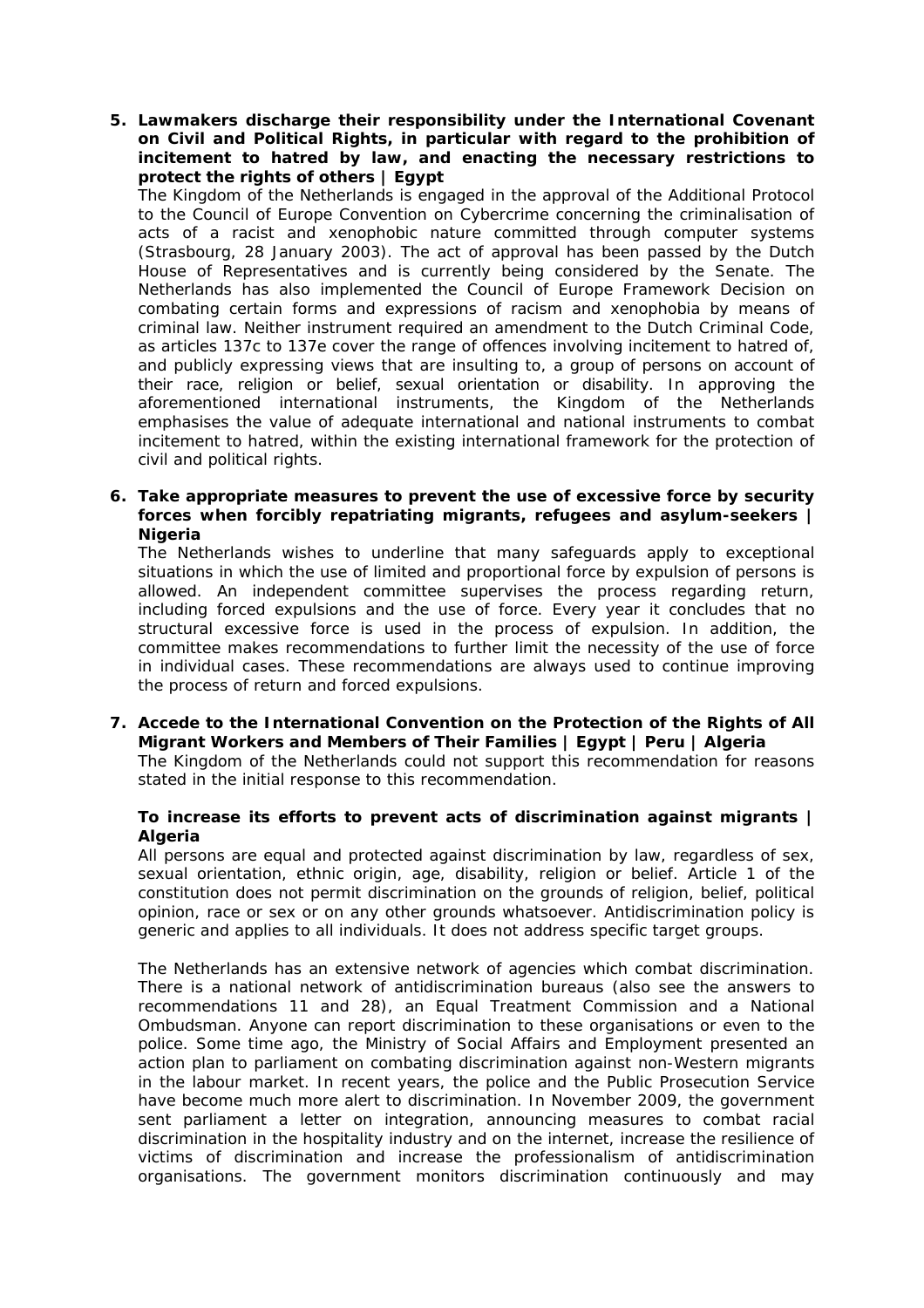introduce supplementary measures if necessary. The Second Racial Discrimination Monitor and the Second Monitor on Discrimination against Non-Western Migrants in the Labour Market are both due to be published before the summer of 2010.

- **8. Continue efforts to intensify the investigation and prosecution of racial hatred and related violence through criminal legal proceedings and other measures | Canada | and to implement all the articles of International Convention on the Elimination of All Forms of Racial Discrimination | Cuba**  A considerable effort is made to investigate and prosecute discrimination, including racial discrimination. The regional public prosecutor's offices have designated public prosecutors for discrimination cases. In principle, the Public Prosecution Service always prosecutes cases of discrimination. The duration of police investigations and the Public Prosecution Service's procedures is monitored. An important development, which makes it easier for individuals to lodge complaints, is that hate crimes can now be reported electronically on the internet. The Netherlands actively combats racial discrimination in all sections of society.
- **9. Ensure that information on the implementation of human rights conventions in the overseas territories be consistently included in reports to treaty bodies | United Kingdom | Russian Federation | Algeria)**  All the countries of the Kingdom of the Netherlands are committed to the human rights conventions and strive to report jointly on the implementation of the conventions.
- **10.Consider withdrawal of reservations with respect to the Convention on the Rights of the Child | Russian Federation**

The Kingdom of the Netherlands did not support this recommendation but is now considering this recommendation and will inform the treaty body about its progress in the next CRC report.

**Consider withdrawal of reservations with respect to the International Covenant on Economic, Social and Cultural Rights with regard to the Netherlands Antilles | Russian Federation | Algeria** 

The Government of the Netherlands Antilles will ask the Council of Ministers of the Kingdom to approve the withdrawal of reservations and start the necessary constitutional procedures.

**11.Strengthen rules and regulations with regard to hatred, defamation of religions and Islamophobia | Islamic Republic of Iran** 

The Kingdom of the Netherlands supported this recommendation to promote tolerance and combat discrimination on all grounds, but has indicated that it will not introduce additional rules, regulations or measures with regard to hatred, defamation of religions and Islamophobia. The existing legislation and measures that deal with these issues are described in the response to recommendation 7.

The Dutch government has supported various projects since 2008 which have contributed to the public debate. These aim to disseminate knowledge, increase openness, and offer scope for breaking taboos and openly discussing conflicting social values and the public expression of individual and religious views and lifestyles (including apostasy and homosexuality). The three projects described below have received government support:

- The W!J project (2008-2010) aims to break the 'us versus them' mindset and strengthen the sense of community between people from different religious or secular backgrounds without disregarding their diversity.

- A project developing the use of the Socratic method in teaching (2008-2010) in order to equip teachers to moderate classroom discussions on social issues and taboos.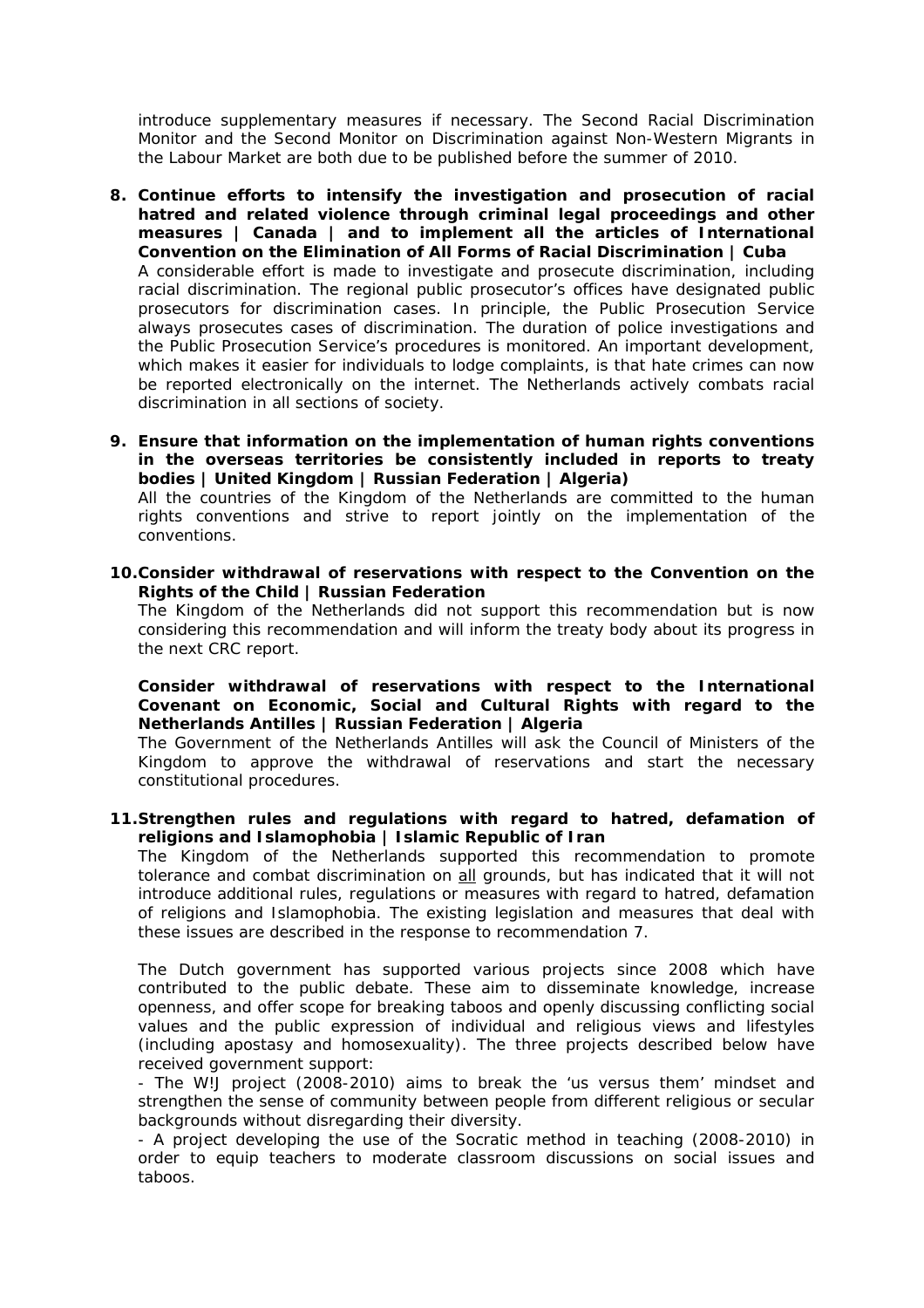- Respect Day (2008) aims to increase public awareness that a respectful attitude is an important building block of a society based on freedom, with a place for everyone, regardless of religion, culture or ethnicity.

## **Enforce legislation on equality and non-discrimination and adopt measures to combat Islamophobia | Saudi Arabia**

The Municipal Antidiscrimination Services Act of July 2009 strengthens the antidiscrimination infrastructure. The Act obliges municipalities to provide access to local or regional antidiscrimination services which are mandated to carry out two statutory tasks: providing assistance in dealing with discrimination and registering discrimination complaints. The antidiscrimination services, the police and the Public Prosecution Service work together in regional forums to combat discrimination. The Act provides for a national network of antidiscrimination services that assist victims of discrimination, including victims of racism and religious discrimination. The Netherlands is the first country in Europe to regulate antidiscrimination services by law.

When the Act came into force in the summer of 2009, the government launched a public awareness campaign about discrimination and the importance of reporting it. The campaign's overriding message was that everyone is free to be themselves. The government's plan to repeat the antidiscrimination campaign in the autumn of 2010 underscores its commitment to public awareness about this issue.

# **12.To promote and strengthen the foundation of the family and its values among the society | Islamic Republic of Iran**

Any social unit including at least one adult who is responsible for raising and caring for one or more children constitutes a family. It does not matter if there is only one parent or two, if a couple is married or unmarried, heterosexual or same sex. The government aims to create enabling conditions, so that families can fulfil their important role in society. The Netherlands has had a Minister for Youth and Families since February 2007. In June of that year, it presented its programme for Youth and Families. In the policy document 'The Strength of the Family', published in November 2008, the Minister declared his ambition to make the Netherlands more familyfriendly and described how he would achieve that goal.

# **13.Take a leading role in setting the tone of the current national debate on integration issues and have the voices of migrants and other groups also be heard | Turkey**

The former Minister for Housing, Communities and Integration, sent a letter on integration to parliament on 17 November 2009. This letter played an important role in the national debate on integration issues. Before the letter was sent to parliament, it was discussed by the National Ethnic Minorities Consultative Committee (LOM), a consultative platform including representatives of minorities' organisations and the government. The final version of the integration letter explicitly takes account of the comments made by minorities' organisations, ensuring the latter's support for the proposed policy. Incidentally, the government discusses *all* policy proposals and bills that affect migrants with the LOM, in accordance with the Minorities Policy (Consultation) Act.

# **Continue to engage in a national dialogue with a view to promoting respect for diversity and tolerance | India**

Since 2008, the former Minister of Housing, Communities and Integration has promoted intercultural dialogue through financial support to the '*EigenWIJze Buurten'* programme. In this programme, neighbours from different ethnic backgrounds form a team and organise at least two small-scale activities a year in their neighbourhood or block of flats, to enhance mutual understanding between people from different cultures. Forty neighbourhood teams signed up to the programme in 2008 and by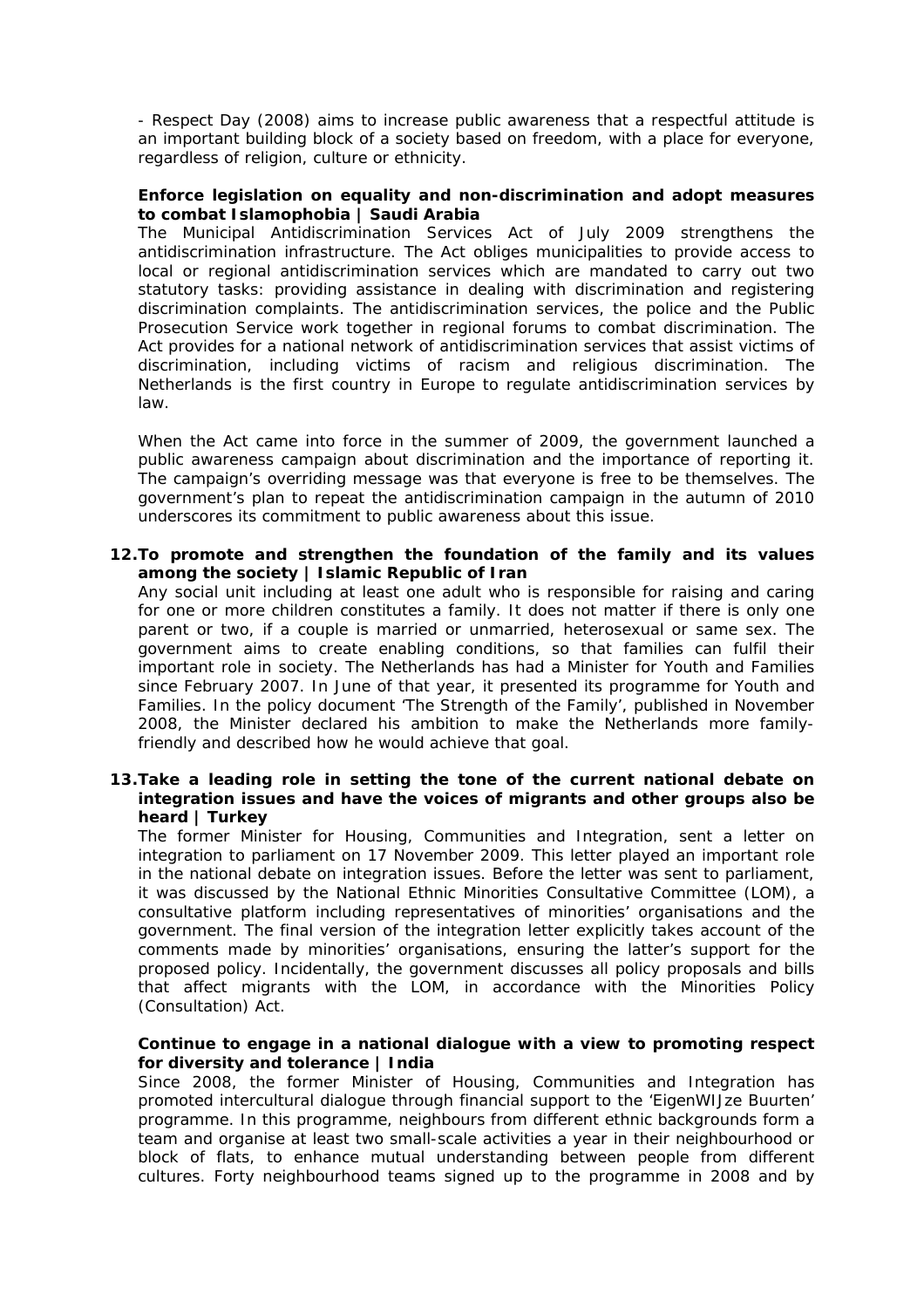2009, this number had grown to 70. The aim is to reach 90 ethnically diverse teams in 2010.

## **Consider establishing an institutional mechanism to ensure respect for diversity and tolerance | India**

The Kingdom of the Netherlands could not support this recommendation for reasons stated in the initial response to this recommendation.

## **14.Complete investigations about civil and criminal implications concerning the release of the film 'Fitna' and initiate prosecution of the author in accordance with Dutch law | Pakistan**

The film 'Fitna' was produced by Mr Wilders, a member of the House of Representatives and the leader of the Freedom Party. In response to this film and Mr Wilders' many remarks about Islam, a number of persons and organisations lodged complaints of discrimination, insulting a group of persons and inciting hatred. On 21 January 2009, Amsterdam Court of Appeal ordered that Mr Wilders be prosecuted for incitement to hatred and discrimination and insulting a group of persons. The proceedings on the merits of the case will probably take place in the second half of 2010.

**15.Consider formulating measures that would recognize that a truly meaningful enjoyment of the right to freedom of expression is only realized when exercised with responsibility | Malaysia | and undertake proactive measures aimed at preventing the instrumentalisation of the freedom of expression to justify campaigns of incitement to racial hatred and violence in the Netherlands | Algeria** 

The Kingdom of the Netherlands could not support this recommendation for reasons stated in the initial response to this recommendation.

#### **16.Ensure the inclusion of a gender perspective in the follow-up to the UPR | Slovenia**

The Netherlands incorporates gender considerations into policy by ensuring that the implications of line ministries' policy for women are as transparent and verifiable as possible and by increasing expertise on equal opportunities in general and gender equality in particular. In 2010, every ministry must send parliament a review of its policy results in the 2007-2010 period and a survey of new opportunities. This gender mainstreaming approach will provide a basis for equal opportunities gender equality policy (or emancipation policy as it is still called) for the next government.

# **17.Take part in international activities to promote and protect human rights on the basis of equitable and mutual respect for dialogue | Belarus**

The Netherlands contributes to the international promotion and protection of human rights through active participation in various UN human rights forums. The Netherlands considers dialogue based on equitable and mutual respect essential in this regard, provided it takes place within the framework of international human rights law and standards. The Netherlands also contributes to initiatives and activities worldwide, based on equitable and mutual respect, aimed at putting international human rights law and standards into practice and leading to concrete results.

# **18.Undertake consistent efforts to counter racism and promote social […] cohesion | Indonesia**

The government presented its strategy on racism, and measures to combat racial discrimination, in the letter on integration (see response to recommendation 7) which was sent to parliament in November 2009. One of the key aims of the integration policy, which was also identified as a central pillar in the former government's policy programme, is to strengthen social cohesion between ethnic groups in society. A broad range of measures are in place to achieve this objective, from making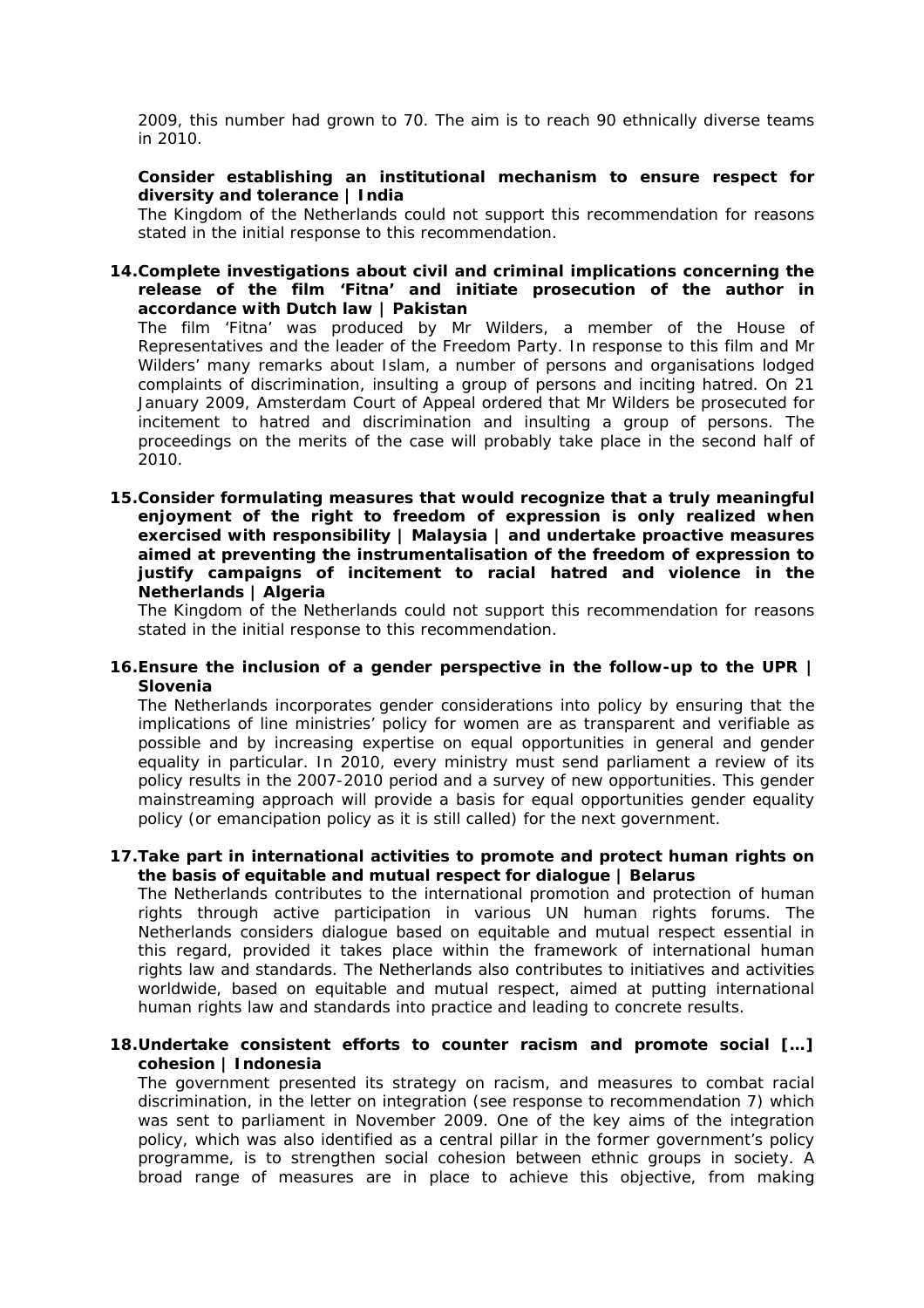neighbourhoods more liveable and promoting civic integration, to reducing school dropout and increasing employment participation. Ultimately, this should increase participation in society and strengthen bonds between different social groups.

Employers are encouraged to develop diversity policy themselves. The government supports measures based on self-regulation, such as the National Diversity Management Network, the Talent to the Top Charter and initiatives launched by the Association of Municipal Secretaries and local and provincial labour market and training funds to promote both gender and ethnic diversity. In the first quarter of 2010, the Ministry of Social Affairs and Employment will conduct a study of diversity policy and collective labour agreements, specifically the degree to which these agreements take account of ethnic differences in the labour force. The research results will be disseminated to trade unions and employers' organisations and may result in supplementary measures to strengthen diversity policy, if necessary. In January 2010, the Netherlands Institute for Social Research published its report on research into labour market discrimination against non-Western migrants (*Liever Mark dan Mohammed?)*. The researchers found that applicants for positions requiring higher levels of education experienced little discrimination, unlike applicants for lower-skilled jobs. Men were more likely to suffer discrimination than women, and women were more likely to be invited for an interview. Job application training, higher education and fluency in Dutch are very important. The results will be incorporated in the 2009 Discrimination Monitor, due to be published in April 2010.

#### **Promote religious cohesion | Indonesia**

The Kingdom of the Netherlands did not and still does not support this recommendation. The government promotes social cohesion in general. There is no necessity to specify for religious cohesion. Freedom of religion is a key principle and implies religious diversity. Diversity (including religious pluralism) is embedded in the Constitution. Freedom of religion allows people to practise their own religion, but also demands that they respect others' religious beliefs, and accept apostasy and the fact that some people have no religious beliefs at all.

## **19.Consider implementing the recommendations of the Special Rapporteur on violence against women and CEDAW | India**

The domestic violence programme of action 2008-2011 attempts to set out a genderspecific policy that addresses the imbalance of power between perpetrators and victims of domestic violence, which is often gender-specific and gender-based. The programme builds on results achieved in previous years and responds to new developments.

The Temporary Domestic Exclusion Order Act, which entered into force in 2009, empowers mayors to impose a temporary domestic exclusion order for up to ten days on perpetrators of domestic violence where there is an acute threat. During this time, assistance programmes are developed for the parties concerned. Thanks to this preventive measure, victims of domestic violence (often women and children) do not need to flee from their home; instead, the person who forms the threat is removed. This strengthens victims and encourages them to change their situation.

Finally, a policy programme was drawn up to tackle honour-related violence. It includes projects in the three main areas of social prevention, protection and prosecution. The projects are aimed at developing social prevention, increasing the capacity of the relevant institutions to recognise signs of honour-related violence, providing adequate assistance and shelter to victims, and bringing perpetrators to justice.

#### **Strengthen measures to increase the participation by ethnic minority women in line with CEDAW recommendations | Ghana**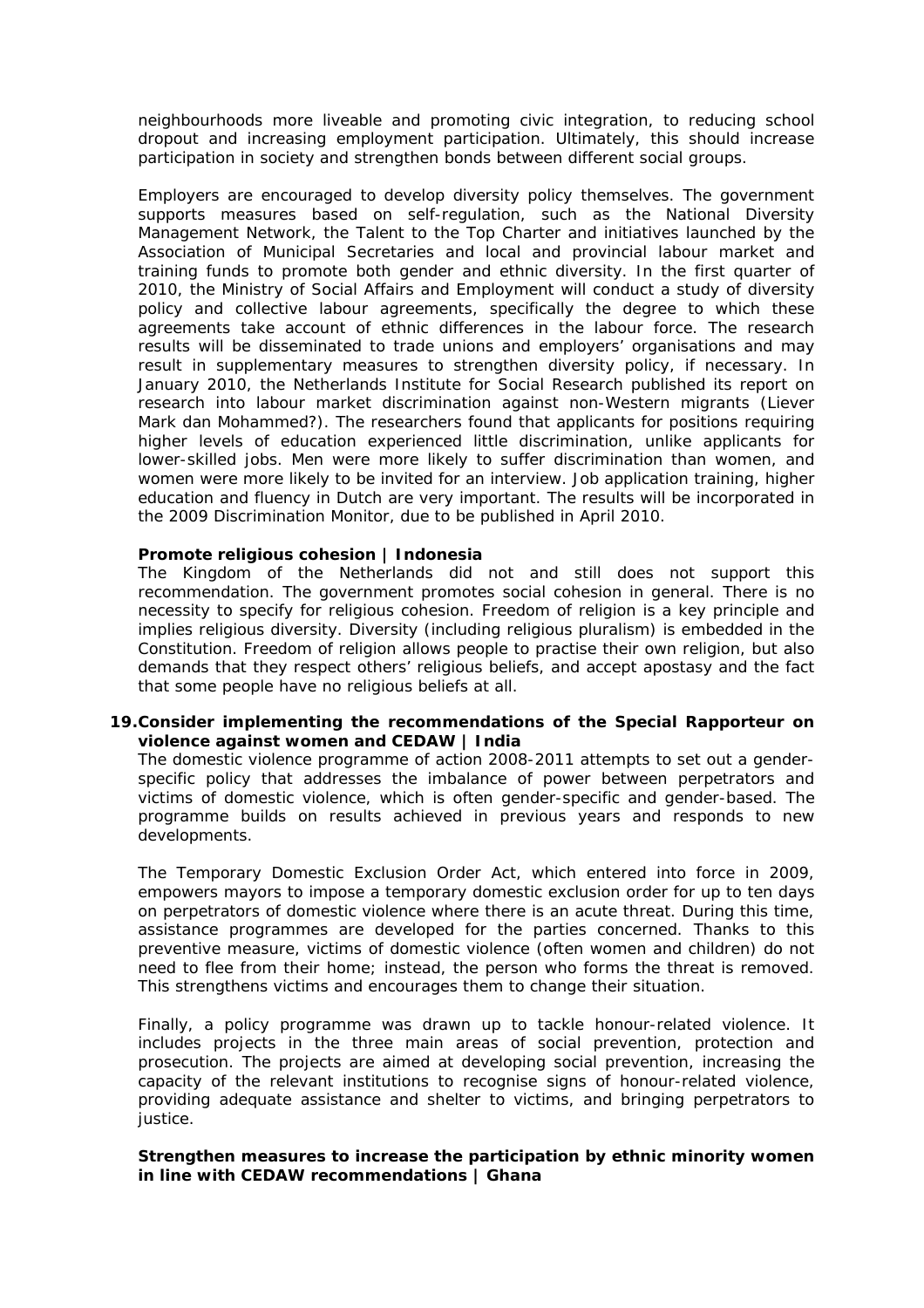The government wants to involve women who are not yet involved in society through, for instance, the 1001 Strengths Programme which is designed to encourage ethnic minority women to participate in voluntary work, which provides opportunities for personal development and participation, as a stepping stone to paid employment.

The government is of the opinion that municipalities need a coherent plan to help women progress from voluntary work to paid employment. Twenty-five municipalities are being supported to help them strengthen their management role in this regard.

One of the instruments used to help women in the programme find paid work is recognition of prior learning (RPL). This is a system of assessing the skills and experience that the women have acquired through their voluntary work and thus of demonstrating their qualifications to a potential employer or educational institution in order to obtain credits or exemptions. The instrument is being used by a growing number of women.

# **Consider intensifying human rights education | Ghana**

The Netherlands recognises the importance of human rights education. 'Active citizenship and social integration' is a compulsory subject area category at primary and secondary schools and includes human rights education. An incentive programme aimed at mainstreaming human rights education in the curriculum is put in place. To this end, a framework curriculum for human rights education is being developed that schools can use to teach this subject.

## **20.Continue to promote awareness of diversity and multiculturalism at all levels of education | Algeria | Republic of Korea**

'Multiculturalism and society' is taught at all schools, regardless of the ethnic diversity of their pupil population, and falls under the mandatory subject area category 'active citizenship and social integration' (also see answer to recommendation 19). Social scientists, curriculum developers, schools and the Education Inspectorate work together to develop ways for schools to teach pupils about multiculturalism.

# **21.Address the issue of demand in the destination country in order to be successful in the fight against trafficking in persons | Bangladesh**

The Dutch government and NGOs have initiated a broad range of activities to raise awareness of sexual and labour trafficking. In 2009, for instance, the Ministry of Social Affairs published an information card in several languages for foreign nationals working in the Netherlands, informing them about their rights and the risks of labour exploitation. Inspectors of the Labour Inspectorate have been trained to recognise the signs of labour trafficking. A comprehensive campaign called 'Appearances Deceive' was launched in 2006 to raise awareness about forced prostitution, among both the general public and clients of prostitutes, and urged people to report any signs of coercive and exploitative practices. People can report crimes anonymously on the *'Meld misdaad anoniem'* hotline. The campaign was repeated in 2008. Various websites and leaflets encouraging people to report suspicious activity are permanently available.

In addition, the government recently submitted a bill to parliament that will tighten the regulation of prostitution, in particular licensing requirements for brothels and other sex establishments, and improve government oversight. Employers who do not comply with licensing requirements can be prosecuted. Clients who circumvent the new system can also be prosecuted. The stricter regulations are expected to have a strong deterrent effect on traffickers and help prevent exploitative practices. This approach is also likely to reduce demand. The government has noted the concerns expressed recently by the CEDAW committee with regard to the bill.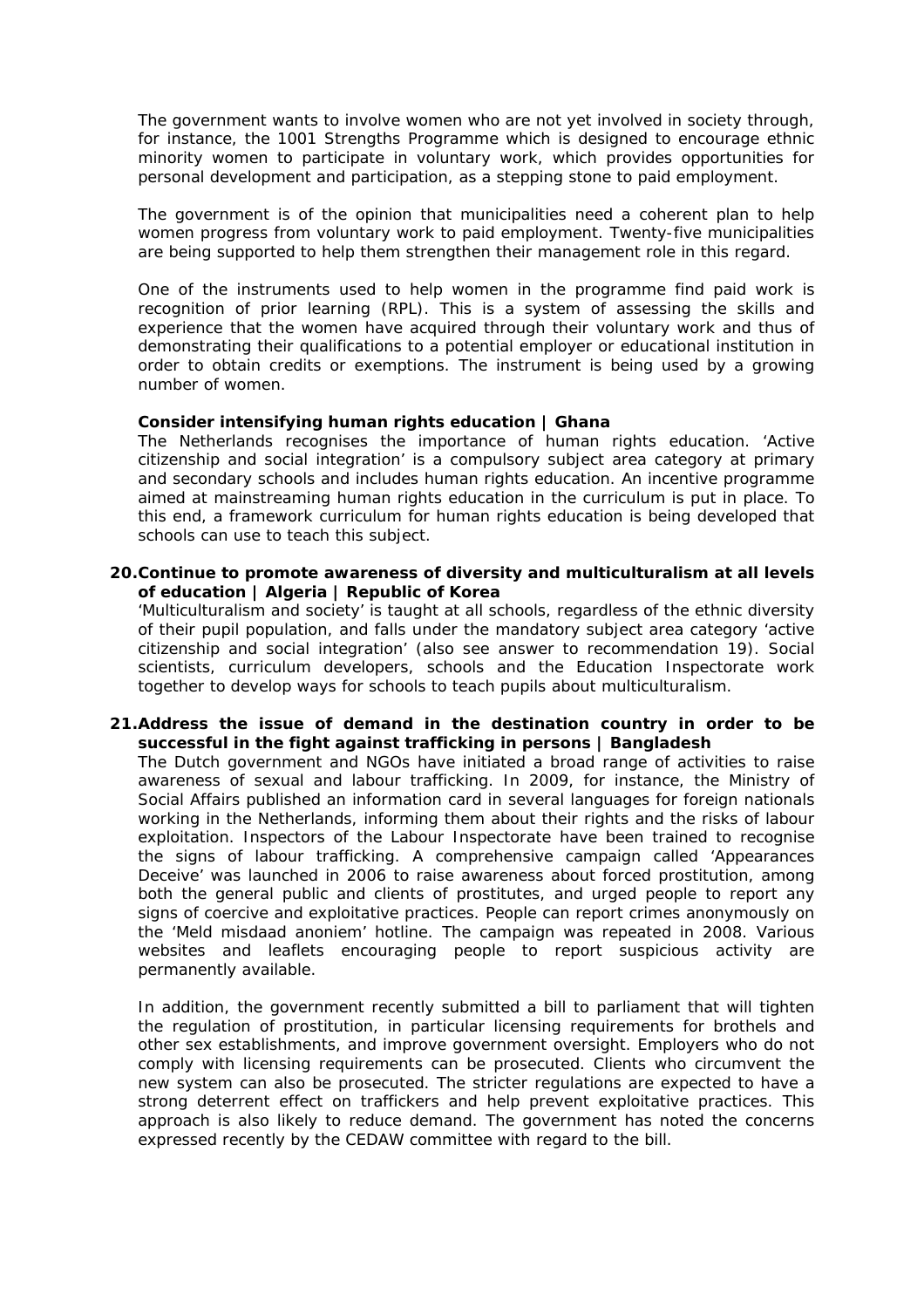# **22.While promoting the rights of freedom of opinion and expression, pay due attention to commiserating responsibility and respect for others | Bangladesh**

Freedom of expression is not absolute, but limited where it encroaches on the freedoms of others. This is a classic conflict between constitutional rights. Statutory restrictions limiting the right of expression are laid down in the Criminal Code. For instance, freedom of expression does not protect utterances that are insulting, incite hatred or discrimination, or propagate violence.

**23.Review its legislation in order to protect fundamental rights of all persons, independently of their migrant status, and take necessary measures regarding discrimination against women refugees, migrants and women from ethnic groups, and to guarantee the integration of all female children | Mexico** 

See the answer to recommendation 7.

## **24.Establish or strengthen the machinery for reviewing the accelerated procedure of 48 hours in order to guarantee the rights of the asylum-seekers | Mexico**

A legislative proposal with a coherent package of measures has been submitted to parliament that aims to improve the quality of the current asylum application procedure.

The 48-hour accelerated procedure will be replaced by a general procedure lasting 8 days. A quick and thorough decision on an asylum request is in the best interest of the asylum seeker, also for vulnerable groups. Asylum requests will be handled within eight days only if a thorough decision can be taken within that timeframe. If this is not the case, the asylum request will be dealt with in the extended procedure. A medical advice before the general asylum procedure starts, will make sure that the [Immigration and Naturalisation Service \(](http://www.ind.nl/en/algemeen/begrippen/I.asp)IND) will take into account medical problems (including psychological problems). If the medical advice is such that the asylum request should be dealt with in the extended procedure, the IND will follow this advice. Both asylum seekers whose initial application for asylum has been refused at the application centre and asylum seekers whose application for asylum has been refused in the extended procedure will be accommodated during four weeks. After the procedure in the application centre judges will usually make a decision on appeal within these four weeks. Appeal has suspensive effect after the extended procedure.

The new asylum procedure is expected to enter into force in the second half of 2010.

#### **25.To ensure proper representation of minorities in the labour market as per the ratio of minorities | Algeria**

In the current economic crisis, the government is doing all it can to curb rising unemployment and help people who lose their jobs find new work as quickly as possible. The main objective is to create enabling conditions. Local government has a leading role in helping benefit recipients to find work. A large number of social benefit claimants are unskilled workers from ethnic minority backgrounds. A range of instruments is in place to reach people from minority groups, in particular civic integration programmes and, more recently, grants to help cover wage costs and work experience placements for the long-term unemployed. The Youth Unemployment Action Plan has been launched, with a budget of €500 million, to prevent long-term unemployment among young people during the current economic crisis. One of the programme's objectives is to encourage young people to stay in education, while trade unions and employers' organisations are working hard to create work experience placements for every young person who has been unemployed for more than three months. Various parties, including employers, local and provincial authorities and the Employee Insurance Agency have been asked to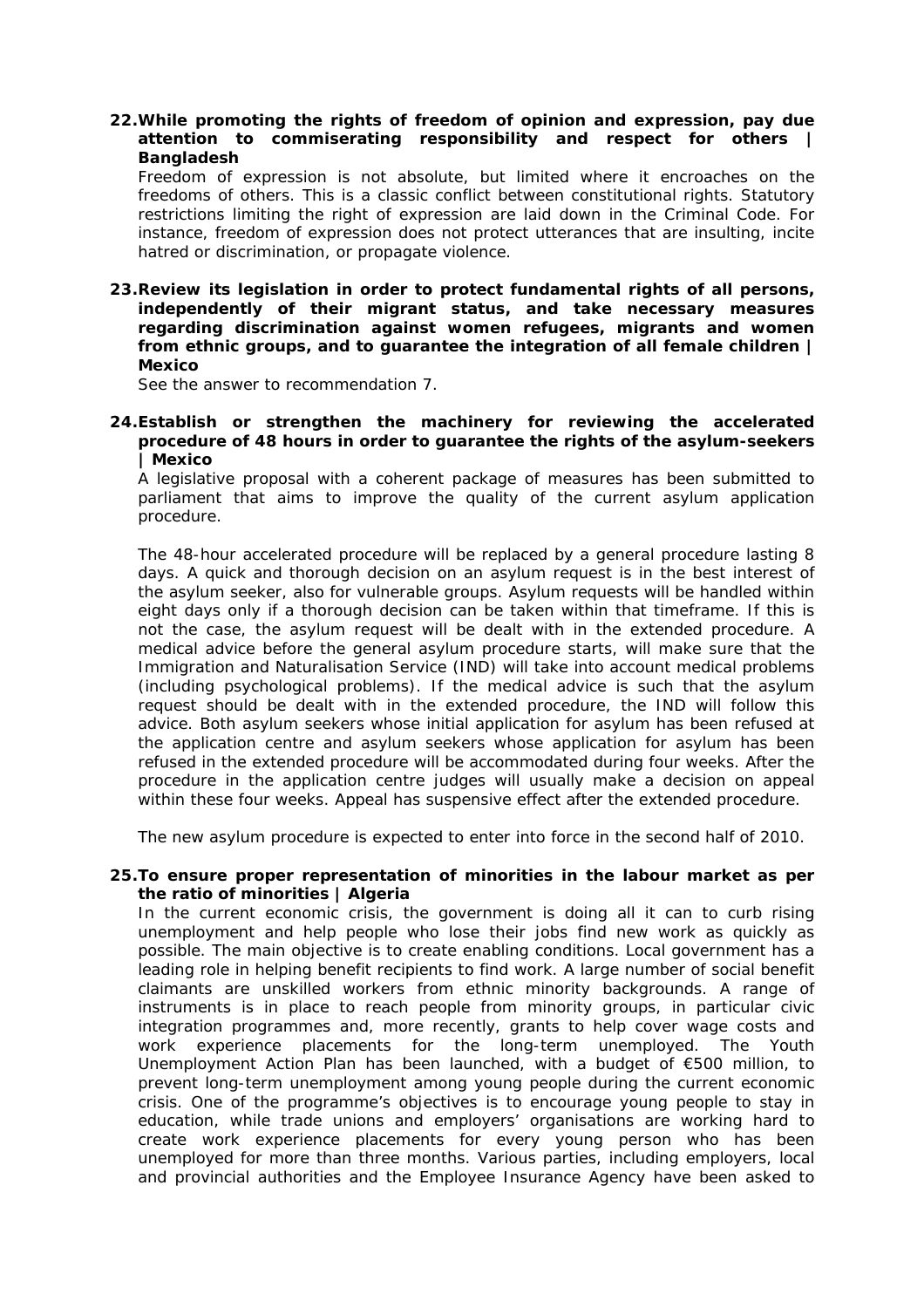give extra attention to young people from ethnic minority groups during, for instance, regional consultations.

An explicit target for non-Western ethnic minority employees in the public sector has been set: by 2011, 8.4% of public sector employees must come from non-Western ethnic minority population groups. Given the current developments, however, this target will not be achieved.

**26.Undertake an in-depth study on trafficking and exploitation of children, particularly with regard to sexual abuse, child prostitution and child pornography, as a basis for urgent remedial action in this regard | Algeria**  In her seventh, most recent report, the National Rapporteur on Human Trafficking again devoted attention to the trafficking of children. In 2008, the number of underage victims of trafficking fell slightly compared to the previous year, mainly due to action taken by the authorities to reduce the number of underage Nigerian victims. This was part of a two-year pilot, launched in 2008, in which underage asylum seekers at risk of trafficking, including Nigerian children, are housed in an enclosed shelter (not locked) with 24-hour supervision, cameras and security provided by a private agency. These protection measures make them less likely to fall into the hands of traffickers. Members of a Nigerian trafficking gang were arrested and prosecuted. The authorities and NAPTIP, the Nigerian anti-trafficking agency, cooperated in this investigation.

An interministerial project group was set up in 2009 to step up the fight against child sex tourism. A public awareness campaign was launched by the Minister of Justice on 13 January 2010, and a website was launched where people can report child sex tourism (www.meldkindersekstoerisme.nl). The Minister and the organisation of travel operators (ANVR) have signed a declaration to work together to combat child sex tourism.

Several activities aimed at providing information to girls at high risk of trafficking, ranging from teaching packs, educational theatre and assertiveness training, to information for parents, migrants and unaccompanied minor foreign nationals. This information is also available online (www.jeugdprostitutie.nu). A broad range of assistance has also been developed, including compulsory, voluntary, outpatient, residential and outreach services, as well as contact with fellow victims.

#### **27.Accelerate efforts in increasing female representation in top positions in the senior public service to 25 per cent by 2011 | South Africa**

With regard to gender equality, one of the key objectives is to increase women's participation in decision-making processes. The targets for 2011 are to have women occupying 25% of positions in the senior civil service (24.9% as at December 2009) and 30% of senior positions in other public sector organisations, including provinces, municipalities and schools (currently 25%).

Various instruments are used to achieve its targets such as networks, deployment of recruitment agencies and action programmes to recruit, train and retain women candidates. In May 2008, over 50 organisations in both the public and the private sector signed the Talent to the Top Charter. By the end of 2009, more than 100 organisations and businesses had signed the Charter, declaring their commitment to developing or continuing a strategy to increase the intake of women in management positions. Signatory companies set their own quantitative targets, review progress and report to a monitoring committee. Each year, the Charter's monitoring commission reports to the Minister of Economic Affairs and publishes the results achieved by the signatories, referring to them by name.